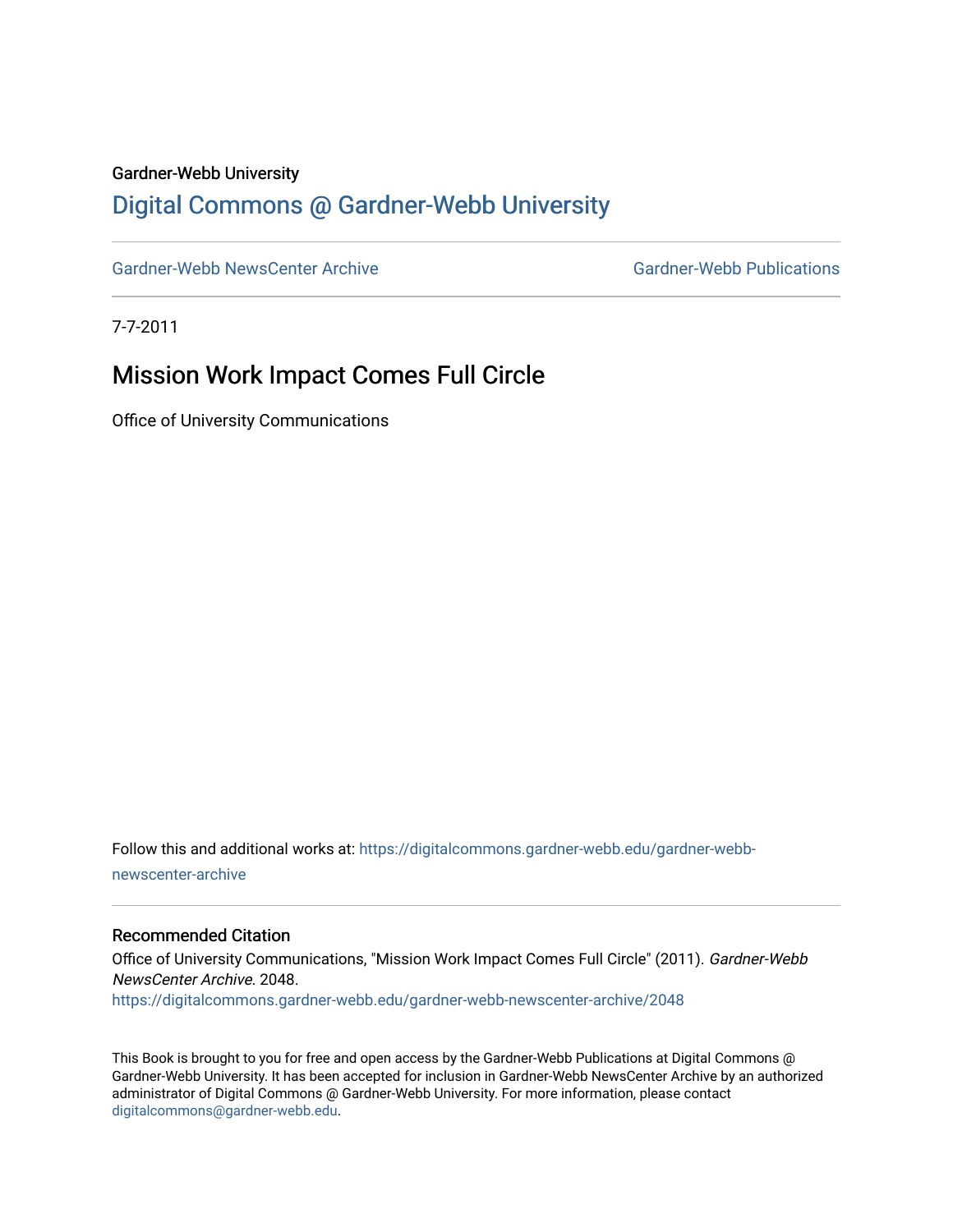# **Mission Work Impact Comes Full Circle**

**webpublish.gardner-webb.edu**[/newscenter/mission-work-impact-comes-full-circle/](https://webpublish.gardner-webb.edu/newscenter/mission-work-impact-comes-full-circle/)

Office of University Communications **July 7, 2011** Communications **July 7, 2011** 

This spring, Dr. Tracy Jessup, vice president for Christian life and service and senior minister to Gardner-Webb University, received a phone call from a school principal in Key Largo, Fla. Though Jessup did not know her, the woman and her husband had encountered a Gardner-Webb mission team at an ice cream shop in Key Largo. The team had spent half an hour listening as they spoke about God's work in their lives, and she was so deeply touched that she felt compelled to call Jessup to share the story.

Gardner-Webb is one of the nation's top 10 schools for mobilizing student missionaries through the North American Mission Board, and for that distinction, the NAMB recently awarded the University its distinguished Courts Redford Award for Excellence in Student Mobilization. But as gratifying as national awards are, one woman's phone call is just as powerful an affirmation that Gardner-Webb students are making a difference for Christ all over the world.

This spring, the University's Office of Christian Life and Service sponsored three mission trips: one to Miami, Fla., led by graduate students Rebekah Stanford and Andrew Woods; one to Chimaltenango, Guatemala, led by Stacy Mahler, associate minister to the University for pastoral care; and one to Jinotega, Nicaragua, led by Neal Payne, director of student ministries. These are their stories—stories of hope, of great need, and of the transformative power of God's love.

# **Miami, Fla.**

While many college students spent their spring break partying or sunbathing in Miami, Rebekah Stanford and Andrew Woods led nine Gardner-Webb students to work alongside Touching Miami with Love (TML), an inner-city, after-school ministry designed to offer Miami's children God's love as an alternative to the challenges and temptations they face in their community. Since the trip coincided with the children's spring break, the Gardner-Webb team was able to spend an entire week teaching, nurturing, and sharing Christ's love with the children.

### [miami](http://gardner-webb.edu/newscenter/?attachment_id=839)

Each day, the group led the children through bible stories by teaching them skits, songs, and memory verses. They also led the kids' fitness, literacy, and social time sessions, during which they'd lead physical games, teach reading skills, or show the kids how to shake hands and open a door politely. "We had the chance to talk about Jesus and his character, and we also did things that taught them practical life skills," said Stanford.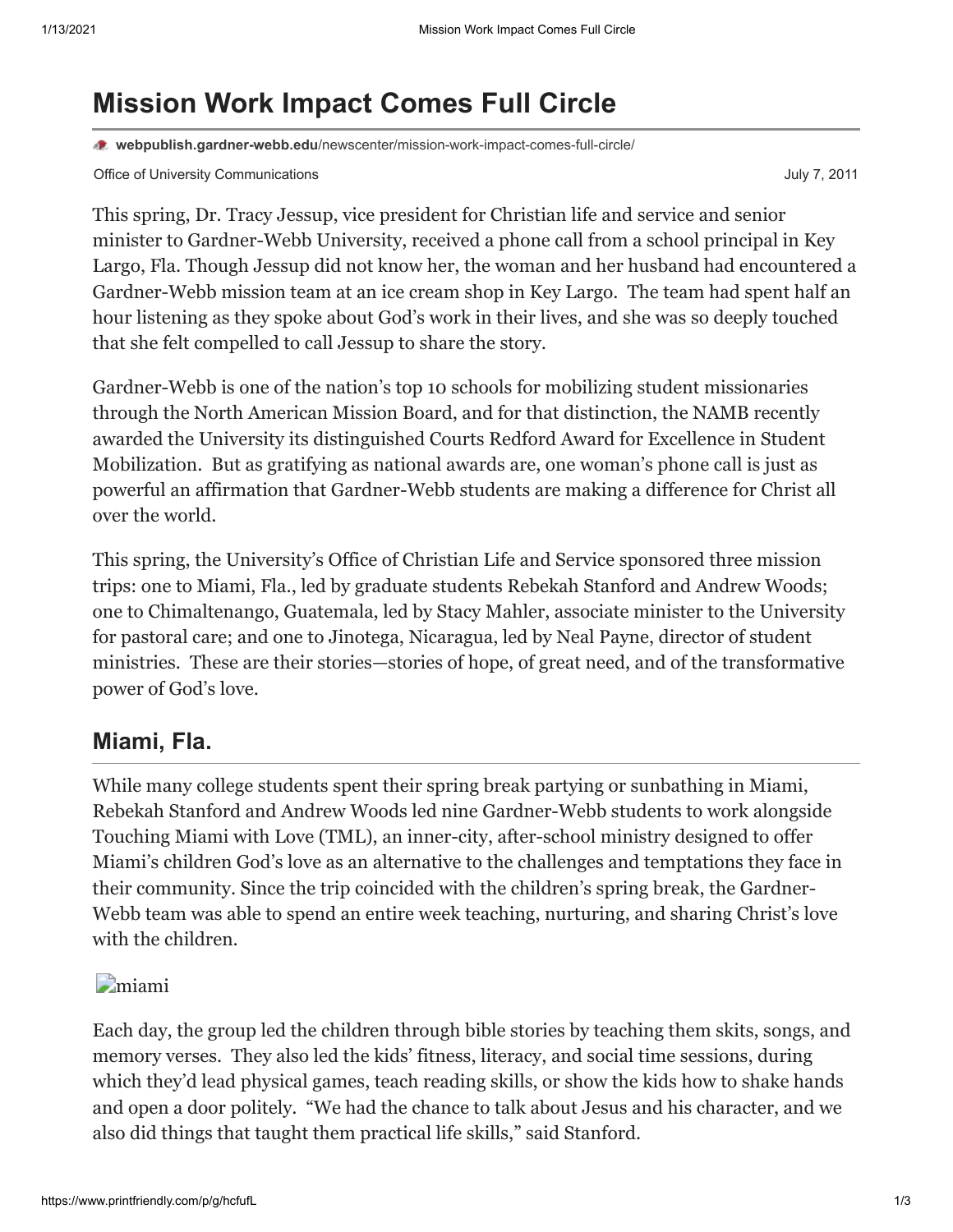In one particularly special moment, a visually impaired Gardner-Webb student was teaching the children about the story of Jesus and the blind man, when Stanford noticed one 9-yearold girl was crying. She asked Stanford, "Why would God make him blind if he is a good man?" "So that gave us a chance to share how God doesn't cause bad things to happen, but how he sometimes uses them for good. We got to watch this little girl basically work out some of her own theology. That was truly powerful," Stanford said. It was Stanford's team who also encountered the family in the ice cream shop, an encounter Stanford called "an answer to our prayer that God would use us even after 5 p.m., when our time with the children finished."

# **Chimaltenango, Guatemala**

Agua Viva Children's Home in Chimaltenango is a non-denominational Christian establishment that rescues Guatemalan children from broken and abusive homes. There are currently 85 youth, ages 2 through 18, living at Agua Viva, many of them dropped off by single parents who could no longer afford to keep them. This spring, Stacy Mahler led a team of 16 students to Agua Viva to complete construction jobs for the home, and to build relationships and share God's love with the children who live there.

## **g**uatemala

During the day, the Gardner-Webb team and another team from Indiana joined together to complete several projects for Agua Viva. "Some would clean out their livestock stalls, some helped pour concrete for a new barn, and my team dug a series of irrigation trenches to help them water the trees along the edge of their property," Mahler said. The teams took snack and playtime breaks to be with the children, and then in the evenings, they gave the children their entire focused attention. They also brought along boxes of toiletries and supplies donated by Gardner-Webb's athletic teams and other members of the community.

Mahler says the best part of the trip, for her, was watching Gardner-Webb students discover the various unique ways God has gifted them. "Our students just have such incredible gifts for ministry, and they found that God can use them in ways they couldn't have imagined. Even for a few of our students who weren't sure how God would use them, He just kept opening doors. It was incredible to see."

# **Jinotega, Nicaragua**

When Neal Payne's planned trip to Brazil for the spring of 2011 fell through, several members of his team were incredibly discouraged. "They had been planning for Brazil, and praying about Brazil, and so it was definitely hard to switch gears and think about another place on short notice." But when the group arrived in their alternate location, Jinotega,